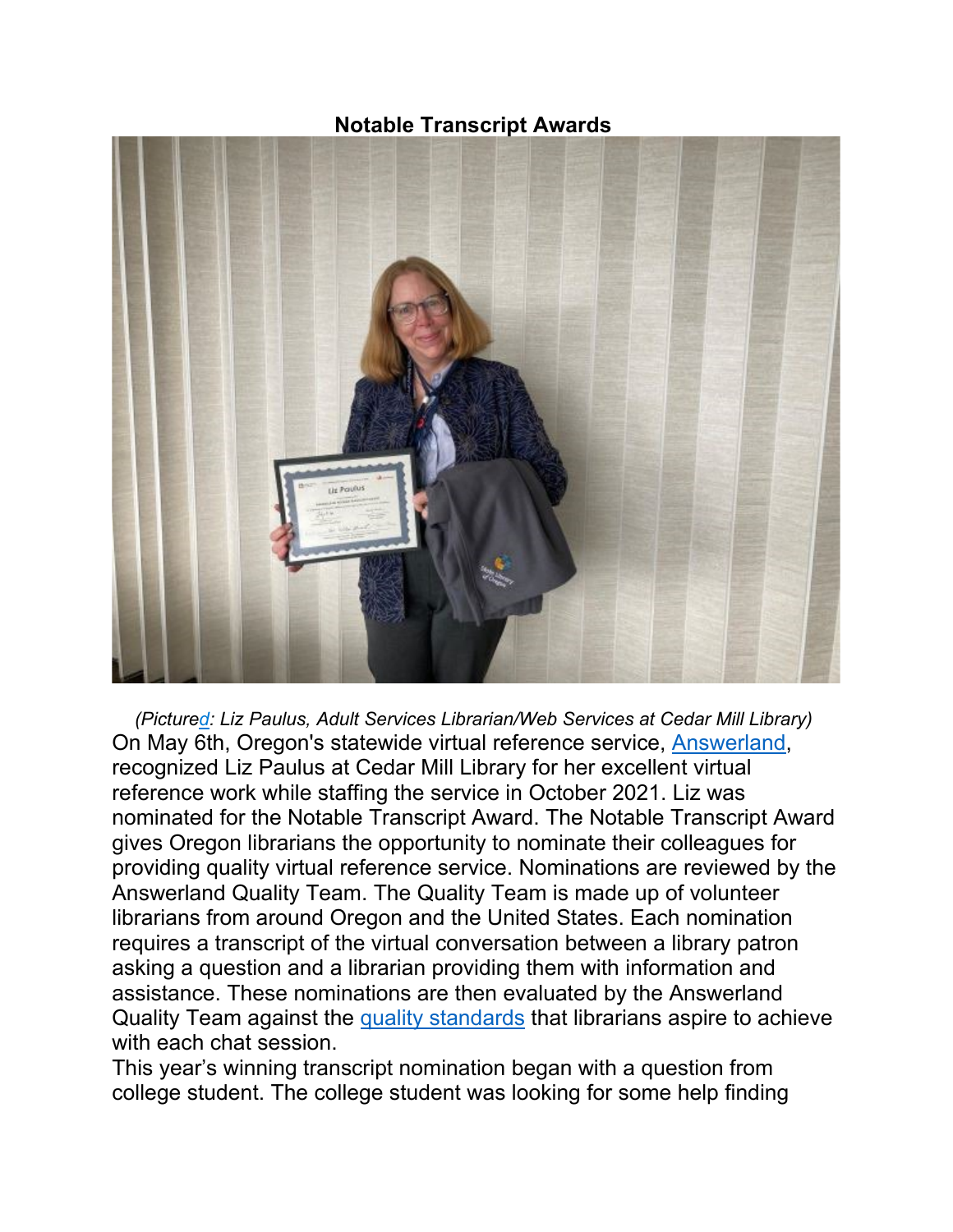peer-reviewed sources about vaccines within the last year. This student had questions about "how they work, effectiveness, past successes and failures, and hesitancy" regarding vaccines. Right away, Liz validated the patron's own attempts to find information on their own by asking about where they had looked already. Then she proceeded to ask clarifying questions.

Liz learned that the student needed five total credible sources to complete their research paper. . The student was frustrated, noting that all the sources they tried to look at through "EBSCOhost "seemed to be too dated." Liz explained that the older articles did have relevant information on vaccine technology. She noted with the exception of a recent tweak to the vaccine process involving mRNA, the process was the same. Liz then walked the patron through the tricky topic of current study information versus the peer-review process. She noted how the information may be reliable but not technically peer reviewed from the past year. She did an outstanding job of making sure that the patron understood each part of the search process and application of the information in their paper. With gusto, Liz then invited the student to come along on the journey to find the needed information.

At the end of this instruction, Liz reiterated the steps to make a research appointment at their home institution. She also opened a ticket in the Answerland system so librarians at the student's college would know reach out to them. She made a final offer for any more help to verify that the patron's needs had been met and they had enough information to get started on their assignment.

The Quality Team is impressed with Liz's work with this patron from start to finish. She asked clarifying questions throughout the interaction; she had a welcoming tone; she asked follow-up questions to make sure that the patron understood her and that the patron's needs were met. It can be hard not to dump a lot of information on students, but Liz did a great job of breaking down new information into easily digestible chunks without complicated lingo. She also ensured that the interaction would be followed up so the patron's question could be fully answered. Liz also demonstrated excellent virtual reference service when she taught the patron how to make a research appointment request and empowered the patron to make decisions about incorporating many types of credible sources in their paper.

As an expression of our gratitude, Liz was presented with a gift of appreciation and a certificate in a small surprise ceremony organized between Answerland Coordinator Jennifer Cox and Cedar Mill Library staff.